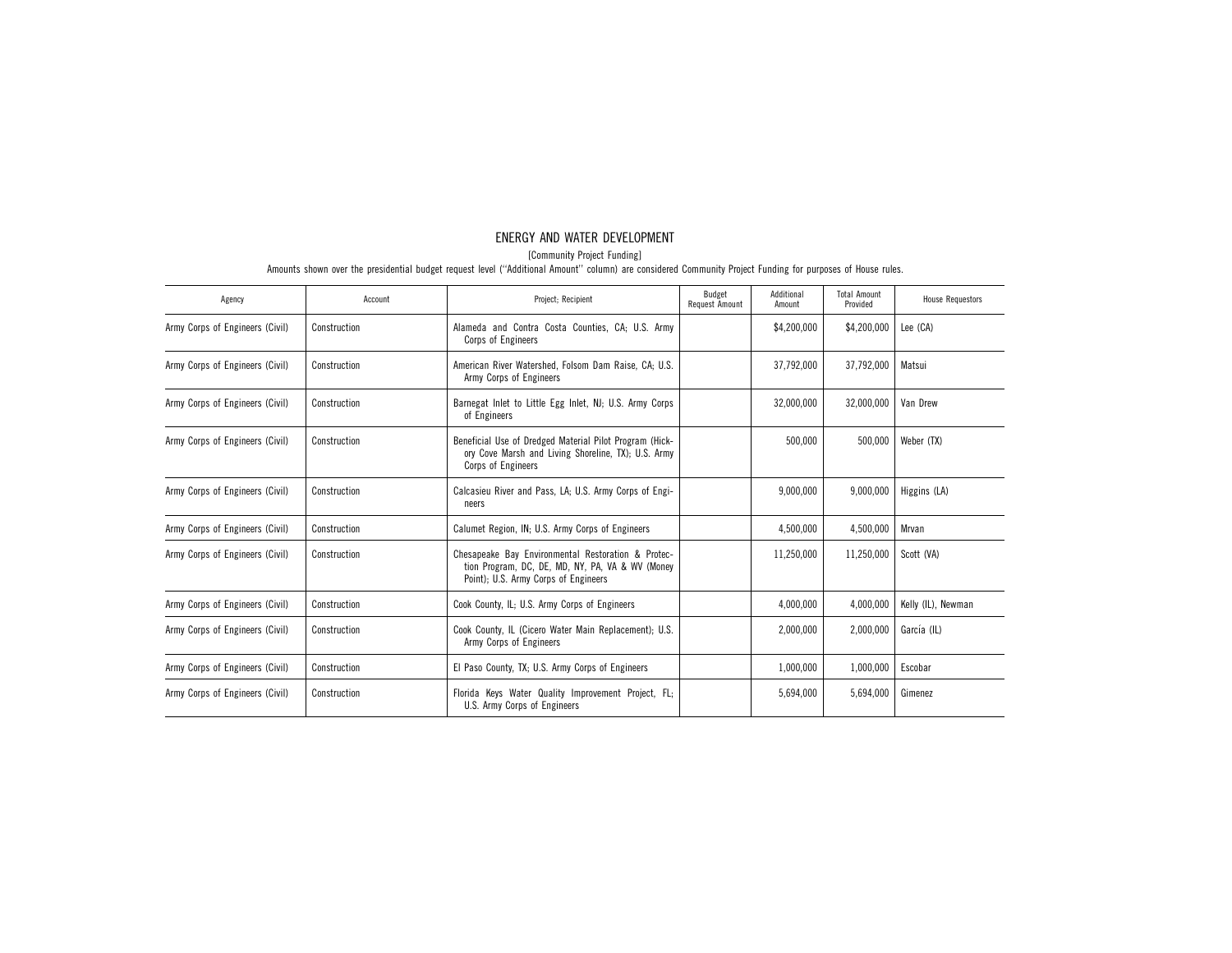[Community Project Funding]

| Agency                          | Account      | Project; Recipient                                                                                     | Budget<br>Request Amount | Additional<br>Amount | <b>Total Amount</b><br>Provided | <b>House Requestors</b> |
|---------------------------------|--------------|--------------------------------------------------------------------------------------------------------|--------------------------|----------------------|---------------------------------|-------------------------|
| Army Corps of Engineers (Civil) | Construction | Freeport Harbor, TX; U.S. Army Corps of Engineers                                                      |                          | 90,660,000           | 90,660,000                      | Weber (TX)              |
| Army Corps of Engineers (Civil) | Construction | Hudson-Raritan Estuary, NY & NJ (Fresh Creek, NY);<br>U.S. Army Corps of Engineers                     |                          | 500,000              | 500,000                         | <b>Jeffries</b>         |
| Army Corps of Engineers (Civil) | Construction | Indiana Shoreline, IN; U.S. Army Corps of Engineers                                                    |                          | 2,700,000            | 2,700,000                       | Mrvan                   |
| Army Corps of Engineers (Civil) | Construction | Indianapolis, IN; U.S. Army Corps of Engineers                                                         |                          | 500.000              | 500,000                         | Carson                  |
| Army Corps of Engineers (Civil) | Construction | J Bennett Johnston Waterway, LA; U.S. Army Corps of<br>Engineers                                       |                          | 15,500,000           | 15,500,000                      | Letlow                  |
| Army Corps of Engineers (Civil) | Construction | Lakes Marion and Moultrie, SC; U.S. Army Corps of En-<br>gineers                                       |                          | 10,511,000           | 10.511.000                      | Clyburn                 |
| Army Corps of Engineers (Civil) | Construction | Little Wood River, ID; U.S. Army Corps of Engineers                                                    |                          | 2,600,000            | 2,600,000                       | Simpson                 |
| Army Corps of Engineers (Civil) | Construction | Lugert-Altus Irrigation District, OK, U.S. Army Corps of<br>Engineers                                  |                          | 2,000,000            | 2,000,000                       | Lucas                   |
| Army Corps of Engineers (Civil) | Construction | Mid-Atlantic River Basin Commissions: Delaware River<br>Basin Commission, U.S. Army Corps of Engineers |                          | 715.000              | 715.000                         | Watson Coleman          |
| Army Corps of Engineers (Civil) | Construction | Murrieta Creek, CA; U.S. Army Corps of Engineers                                                       |                          | 8,500,000            | 8,500,000                       | Calvert, Issa           |
| Army Corps of Engineers (Civil) | Construction | North Carolina Section 5113, NC (Brunswick County);<br>U.S. Army Corps of Engineers                    |                          | 100.000              | 100,000                         | Rouzer                  |
| Army Corps of Engineers (Civil) | Construction | North Carolina Section 5113, NC (Holden Beach); U.S.<br>Army Corps of Engineers                        |                          | 100.000              | 100,000                         | Rouzer                  |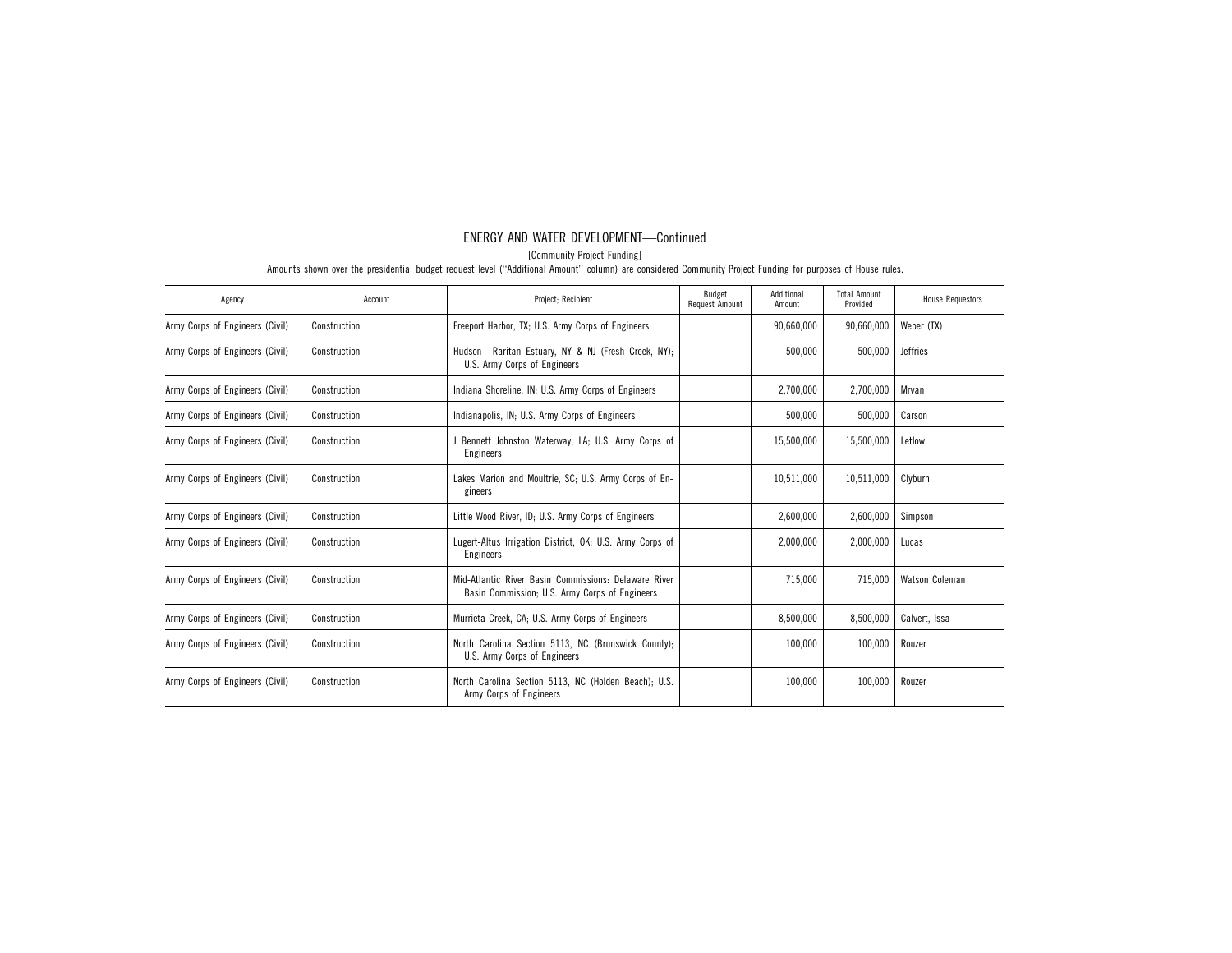| Army Corps of Engineers (Civil) | Construction             | Ohio Riverfront, Cincinnati, OH; U.S. Army Corps of En-<br>gineers                                                                                |               | 900,000     | 900,000     | Chabot                                      |
|---------------------------------|--------------------------|---------------------------------------------------------------------------------------------------------------------------------------------------|---------------|-------------|-------------|---------------------------------------------|
| Army Corps of Engineers (Civil) | Construction             | Promontory Point Third Party Review, Chicago Shoreline,<br>IL; U.S. Army Corps of Engineers                                                       |               | 450,000     | 450,000     | Kelly (IL)                                  |
| Army Corps of Engineers (Civil) | Construction             | Sabine-Neches Waterway, TX; U.S. Army Corps of En-<br>gineers                                                                                     |               | 167,402,000 | 167,402,000 | Weber (TX)                                  |
| Army Corps of Engineers (Civil) | Construction             | Environmental<br>Sacramento<br>Area<br>Infrastructure<br>(Orangevale), CA; U.S. Army Corps of Engineers                                           |               | 2,000,000   | 2,000,000   | Bera                                        |
| Army Corps of Engineers (Civil) | Construction             | South Florida Ecosystem Restoration, FL; U.S. Army<br>Corps of Engineers                                                                          | \$406,982,000 | 40,000,000  | 446,982,000 | Mast                                        |
| Army Corps of Engineers (Civil) | Construction             | South Florida Ecosystem Restoration, FL (Southcentral<br>Biscayne Bay Hydrologic Monitoring Network); U.S.<br>Army Corps of Engineers             |               | 350,000     | 350,000     | Gimenez                                     |
| Army Corps of Engineers (Civil) | Construction             | Southwest Coastal Louisiana Hurricane Protection, LA;<br>U.S. Army Corps of Engineers                                                             |               | 10,000,000  | 10,000,000  | Higgins (LA)                                |
| Army Corps of Engineers (Civil) | Construction             | Texas Environmental Infrastructure Program, TX (Bear<br>Branch Dam Modification); U.S. Army Corps of Engi-<br>neers                               |               | 3,600,000   | 3,600,000   | Crenshaw                                    |
| Army Corps of Engineers (Civil) | Construction             | Upper Mississippi River-Illinois WW System, IL, IA,<br>MN, MO & WI; U.S. Army Corps of Engineers                                                  |               | 49,300,000  | 49,300,000  | Bustos, Graves (MO),<br>LaHood, Luetkemeyer |
| Army Corps of Engineers (Civil) | Construction             | Western Rural Water, AZ, NV, MT, ID, NM, UT & WY (Ar-<br>izona Environmental Infrastructure, AZ); U.S. Army<br>Corps of Engineers                 |               | 5,550,000   | 5,550,000   | Stanton                                     |
| Army Corps of Engineers (Civil) | Construction             | Western Rural Water, AZ, NV, MT, ID, NM, UT & WY (Ar-<br>izona Environmental Infrastructure, AZ-City of<br>Douglas); U.S. Army Corps of Engineers |               | 2,175,000   | 2,175,000   | Kirkpatrick                                 |
| Army Corps of Engineers (Civil) | Construction/Section 103 | Grosse Pointe Shoreline, MI; U.S. Army Corps of Engi-<br>neers                                                                                    |               | 100,000     | 100,000     | Lawrence                                    |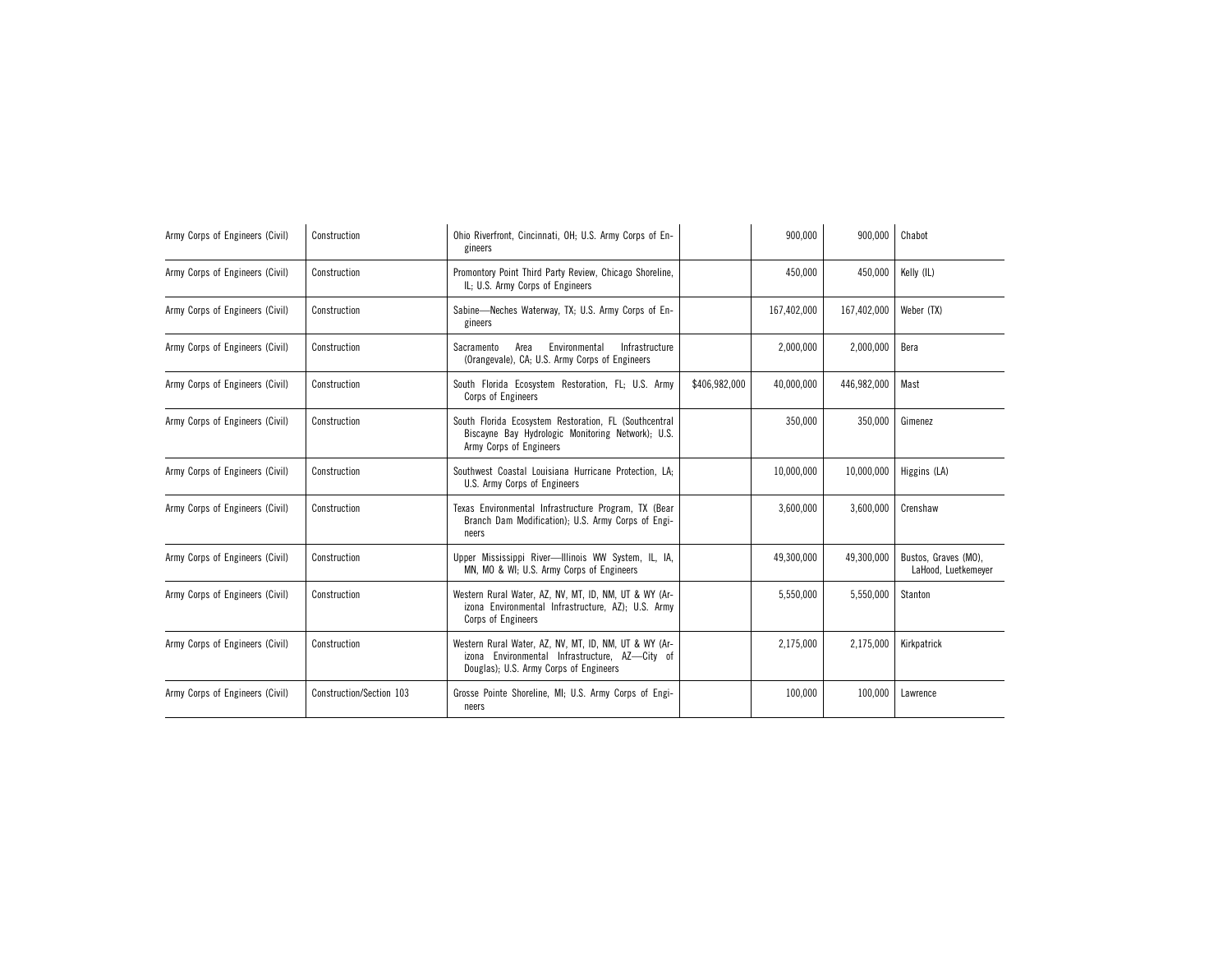[Community Project Funding]

| Agency                          | Account                  | Project; Recipient                                                                                       | Budget<br>Request Amount | Additional<br>Amount | <b>Total Amount</b><br>Provided | <b>House Requestors</b> |
|---------------------------------|--------------------------|----------------------------------------------------------------------------------------------------------|--------------------------|----------------------|---------------------------------|-------------------------|
| Army Corps of Engineers (Civil) | Construction/Section 205 | City of Springfield, 42nd Street Levee, OR; U.S. Army<br>Corps of Engineers                              |                          | 460,000              | 460,000                         | DeFazio                 |
| Army Corps of Engineers (Civil) | Investigations           | Brunswick County Beaches (Holden Beach), NC; U.S.<br>Army Corps of Engineers                             |                          | 1,000,000            | 1,000,000                       | Rouzer                  |
| Army Corps of Engineers (Civil) | Investigations           | Brunswick Harbor, GA; U.S. Army Corps of Engineers                                                       |                          | 1,600,000            | 1,600,000                       | Carter (GA)             |
| Army Corps of Engineers (Civil) | Investigations           | Charlotte County, FL; U.S. Army Corps of Engineers                                                       |                          | 500.000              | 500,000                         | Steube                  |
| Army Corps of Engineers (Civil) | Investigations           | Christiansted Harbor, VI; U.S. Army Corps of Engineers                                                   |                          | 200,000              | 200,000                         | Plaskett                |
| Army Corps of Engineers (Civil) | Investigations           | Columbia River Turning Basin Navigation Improve-<br>ments, WA & OR; U.S. Army Corps of Engineers         |                          | 900,000              | 900,000                         | Herrera Beutler         |
| Army Corps of Engineers (Civil) | Investigations           | Florida Keys, Monroe County, FL; U.S. Army Corps of<br>Engineers                                         |                          | 916,000              | 916,000                         | Gimenez                 |
| Army Corps of Engineers (Civil) | Investigations           | Great Lakes Coastal Resiliency Study, IL, IN, MI, MN,<br>NY, OH, PA and WI; U.S. Army Corps of Engineers | 600,000                  | 2,400,000            | 3,000,000                       | Katko                   |
| Army Corps of Engineers (Civil) | Investigations           | Gulfport Harbor, MS; U.S. Army Corps of Engineers                                                        |                          | 200,000              | 200,000                         | Palazzo                 |
| Army Corps of Engineers (Civil) | Investigations           | Hartford & East Hartford, CT; U.S. Army Corps of Engi-<br>neers                                          |                          | 1,000,000            | 1,000,000                       | Larson (CT)             |
| Army Corps of Engineers (Civil) | Investigations           | Hoosic River Basin, MA; U.S. Army Corps of Engineers                                                     |                          | 200,000              | 200,000                         | Neal                    |
| Army Corps of Engineers (Civil) | Investigations           | Houma Navigation Canal, LA; U.S. Army Corps of Engi-<br>neers                                            |                          | 2,500,000            | 2.500.000                       | Graves (LA), Scalise    |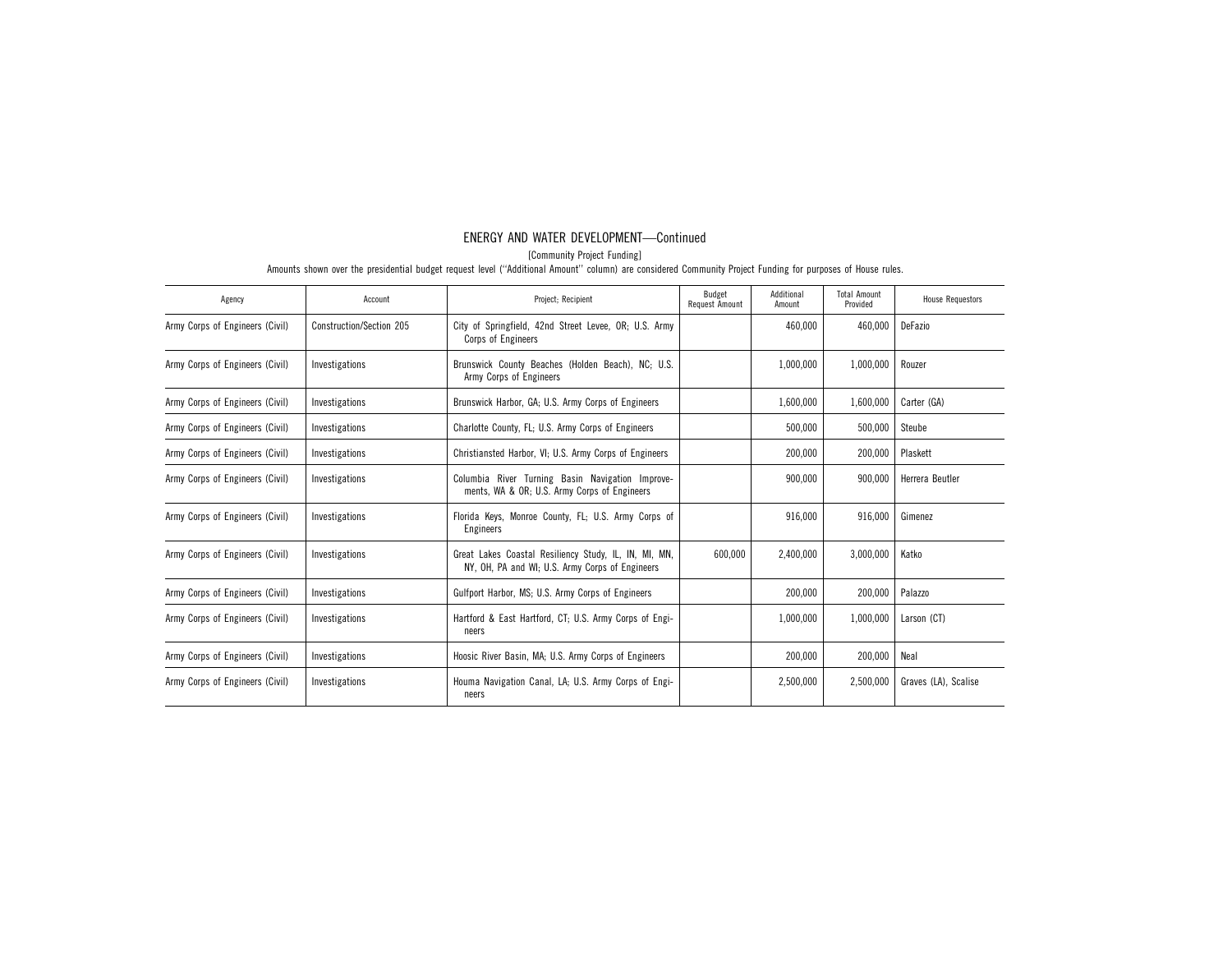| Army Corps of Engineers (Civil) | Investigations | Kentucky River, Beattyville, KY; U.S. Army Corps of En-<br>gineers                                                              | 800.000   | 800.000   | Rogers (KY)   |
|---------------------------------|----------------|---------------------------------------------------------------------------------------------------------------------------------|-----------|-----------|---------------|
| Army Corps of Engineers (Civil) | Investigations | Lower Missouri Basin-Brunswick L-246, MO; U.S.<br>Army Corps of Engineers                                                       | 500,000   | 500,000   | Graves (MO)   |
| Army Corps of Engineers (Civil) | Investigations | Lower Missouri Basin-Holt County, MO & Doniphan<br>County, KS; U.S. Army Corps of Engineers                                     | 600,000   | 600,000   | Graves (MO)   |
| Army Corps of Engineers (Civil) | Investigations | Lower Missouri Basin-Jefferson City L-142, MO; U.S.<br>Army Corps of Engineers                                                  | 500,000   | 500.000   | Luetkemever   |
| Army Corps of Engineers (Civil) | Investigations | Middle Creek, CA; U.S. Army Corps of Engineers                                                                                  | 750,000   | 750,000   | Thompson (CA) |
| Army Corps of Engineers (Civil) | Investigations | Northern California Streams, Lower Cache Creek, Yolo<br>County, Woodland & Vicinity, CA; U.S. Army Corps of<br><b>Engineers</b> | 3,000,000 | 3,000,000 | Garamendi     |
| Army Corps of Engineers (Civil) | Investigations | Port Fourchon Belle Pass Channel, LA; U.S. Army Corps<br>of Engineers                                                           | 1,500,000 | 1,500,000 | Scalise       |
| Army Corps of Engineers (Civil) | Investigations | Port of Iberia, LA; U.S. Army Corps of Engineers                                                                                | 1,200,000 | 1,200,000 | Higgins (LA)  |
| Army Corps of Engineers (Civil) | Investigations | Redbank and Fancher Creeks, CA; U.S. Army Corps of<br>Engineers                                                                 | 200,000   | 200,000   | Costa         |
| Army Corps of Engineers (Civil) | Investigations | Rio Salado Oeste, Salt River, AZ; U.S. Army Corps of<br><b>Engineers</b>                                                        | 300,000   | 300,000   | Stanton       |
| Army Corps of Engineers (Civil) | Investigations | St. Augustine Back Bay, FL; U.S. Army Corps of Engi-<br>neers                                                                   | 1,000,000 | 1,000,000 | Rutherford    |
| Army Corps of Engineers (Civil) | Investigations | St. Louis Riverfront, Meramec River Basin, MO and IL;<br>U.S. Army Corps of Engineers                                           | 1,400,000 | 1,400,000 | Luetkemeyer   |
| Army Corps of Engineers (Civil) | Investigations | Whippany River, NJ; U.S. Army Corps of Engineers                                                                                | 300,000   | 300,000   | Sherrill      |
| Army Corps of Engineers (Civil) | Investigations | Wilmington Harbor Navigation Improvements, NC; U.S.<br>Army Corps of Engineers                                                  | 1,500,000 | 1,500,000 | Rouzer        |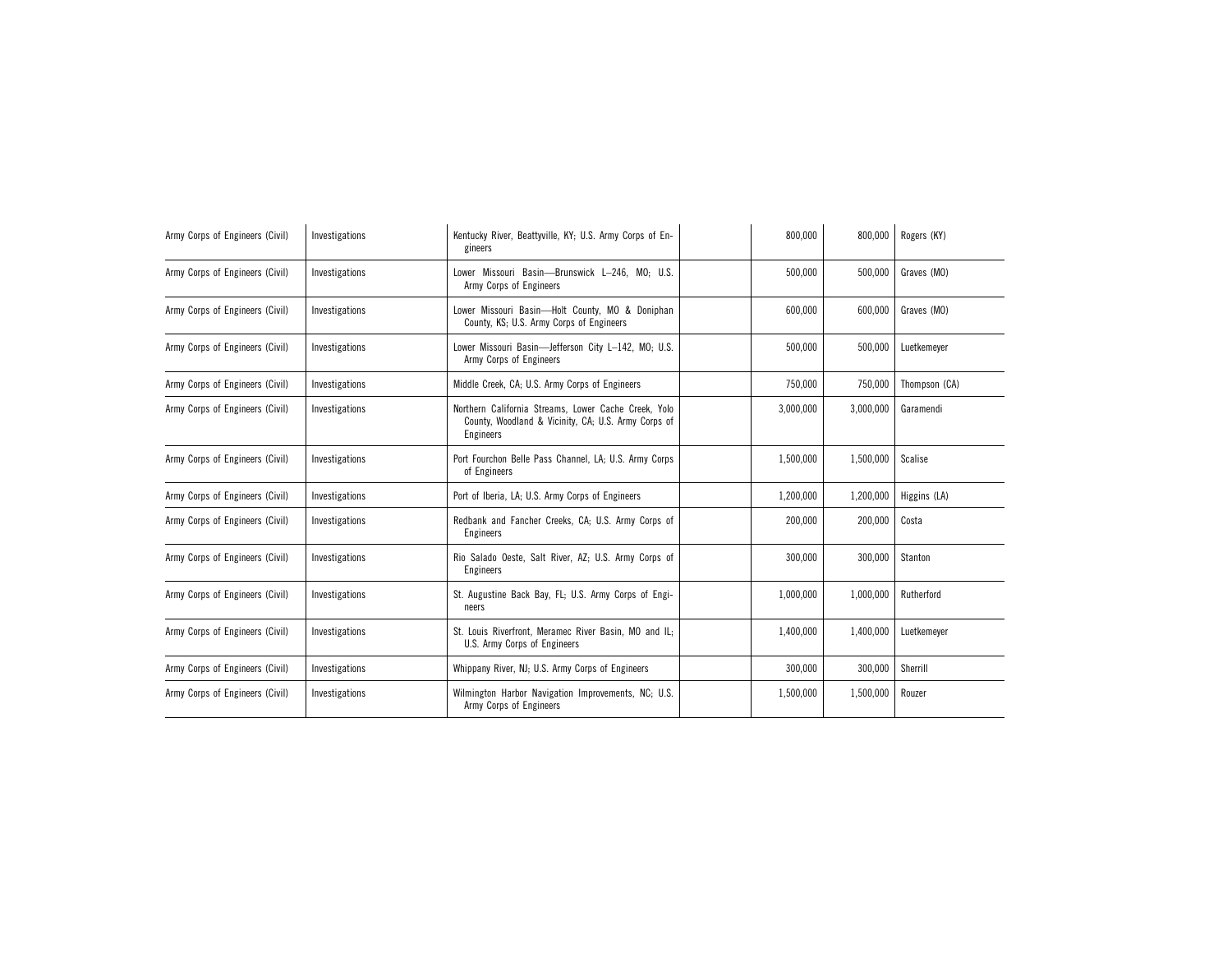[Community Project Funding]

| Agency                          | Account                           | Project; Recipient                                                                     | Budget<br><b>Request Amount</b> | Additional<br>Amount | <b>Total Amount</b><br>Provided | <b>House Requestors</b> |
|---------------------------------|-----------------------------------|----------------------------------------------------------------------------------------|---------------------------------|----------------------|---------------------------------|-------------------------|
| Army Corps of Engineers (Civil) | Mississippi River and Tributaries | Morganza to the Gulf, LA; U.S. Army Corps of Engineers                                 |                                 | 31,000,000           | 31,000,000                      | Graves (LA), Scalise    |
| Army Corps of Engineers (Civil) | Mississippi River and Tributaries | Yazoo Basin, Grenada Lake, MS; U.S. Army Corps of<br>Engineers                         | 5,709,000                       | 10.000.000           | 15.709.000                      | Kelly (MS)              |
| Army Corps of Engineers (Civil) | Operation and Maintenance         | Black Rock Channel and Tonawanda Harbor, NY: U.S.<br>Army Corps of Engineers           | 2,277,000                       | 10,000,000           | 12,277,000                      | Higgins (NY)            |
| Army Corps of Engineers (Civil) | Operation and Maintenance         | Burns Waterway Small Boat Harbor, IN; U.S. Army<br>Corps of Engineers                  | 8.000                           | 914.000              | 922,000                         | Mrvan                   |
| Army Corps of Engineers (Civil) | Operation and Maintenance         | Charlotte Amalie (St. Thomas) Harbor, VI; U.S. Army<br>Corps of Engineers              |                                 | 200.000              | 200,000                         | Plaskett                |
| Army Corps of Engineers (Civil) | Operation and Maintenance         | Conneaut Harbor, OH; U.S. Army Corps of Engineers                                      | 2,020,000                       | 450.000              | 2,470,000                       | Joyce (OH)              |
| Army Corps of Engineers (Civil) | Operation and Maintenance         | Fairport Harbor, OH; U.S. Army Corps of Engineers                                      | 2,346,000                       | 450,000              | 2,796,000                       | Joyce (OH)              |
| Army Corps of Engineers (Civil) | Operation and Maintenance         | Intracoastal Waterway (IWW)-Jacksonville to Miami,<br>FL; U.S. Army Corps of Engineers | 4.230.000                       | 2,000,000            | 6.230.000                       | Mast                    |
| Army Corps of Engineers (Civil) | Operation and Maintenance         | Little Machipongo River, VA; U.S. Army Corps of Engi-<br>neers                         |                                 | 1,945,000            | 1,945,000                       | Luria                   |
| Army Corps of Engineers (Civil) | Operation and Maintenance         | Michigan City Harbor, IN; U.S. Army Corps of Engineers                                 | 10,000                          | 1.016.000            | 1,026,000                       | Mrvan                   |
| Army Corps of Engineers (Civil) | Operation and Maintenance         | Mount St. Helens Sediment Control, WA; U.S. Army<br>Corps of Engineers                 | 696.000                         | 160,000              | 856,000                         | Herrera Beutler         |
| Army Corps of Engineers (Civil) | Operation and Maintenance         | Okeechobee Waterway (OWW), FL: U.S. Army Corps of<br>Engineers                         | 4.556.000                       | 2.900.000            | 7.456.000                       | Mast                    |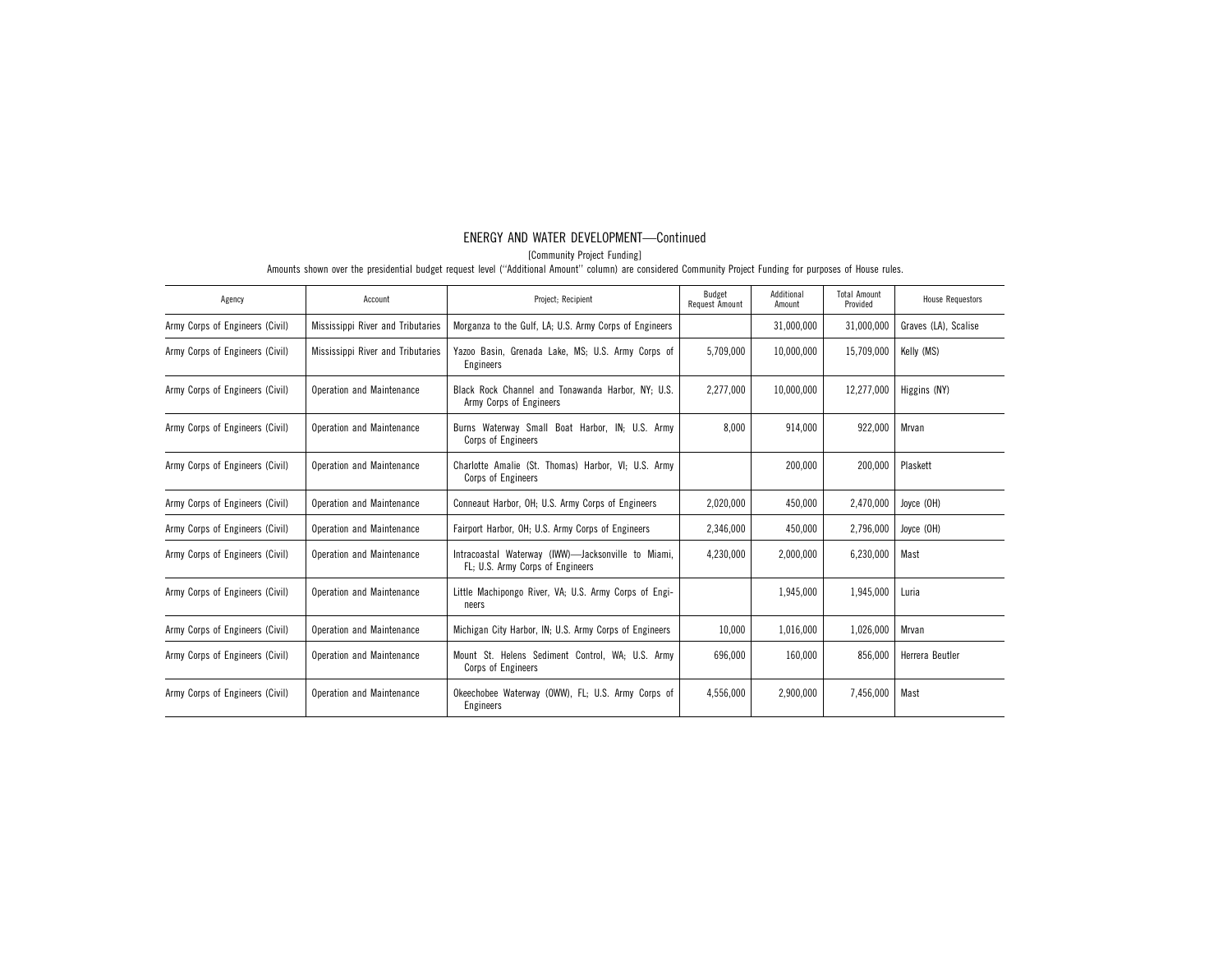| Army Corps of Engineers (Civil)  | Operation and Maintenance   | Shrewsbury River, NJ; U.S. Army Corps of Engineers                                                                                                                                       |           | 26,000,000 | 26,000,000 | Pallone         |
|----------------------------------|-----------------------------|------------------------------------------------------------------------------------------------------------------------------------------------------------------------------------------|-----------|------------|------------|-----------------|
| Army Corps of Engineers (Civil)  | Operation and Maintenance   | Waco Lake, TX; U.S. Army Corps of Engineers                                                                                                                                              | 4,706,000 | 1,000,000  | 5,706,000  | Sessions        |
| DOI/Bureau of Reclamation        | Water and Related Resources | Franklin Canal Concrete Lining Project; Bureau of Rec-<br>lamation                                                                                                                       |           | 100.000    | 100,000    | Escobar         |
| DOI/Bureau of Reclamation        | Water and Related Resources | Lake Mead/Las Vegas Wash Program; Bureau of Rec-<br>lamation                                                                                                                             | 598.000   | 6.000.000  | 6,598,000  | Horsford        |
| <b>DOI/Bureau of Reclamation</b> | Water and Related Resources | Riverside Canal Concrete Lining Project; Bureau of Rec-<br>lamation                                                                                                                      |           | 100.000    | 100,000    | Gonzales, Tony  |
| DOI/Bureau of Reclamation        | Water and Related Resources | Sacramento River Basin Floodplain Reactivation; Bu-<br>reau of Reclamation                                                                                                               |           | 7,859,000  | 7,859,000  | Garamendi       |
| DOI/Bureau of Reclamation        | Water and Related Resources | San Gabriel Basin Restoration Fund; Bureau of Rec-<br>lamation                                                                                                                           |           | 10,000,000 | 10,000,000 | Chu, Napolitano |
| <b>DOI/Bureau of Reclamation</b> | Water and Related Resources | Ventura River Project; Bureau of Reclamation                                                                                                                                             | 375,000   | 1,125,000  | 1,500,000  | Brownley        |
| Department of Energy             | <b>Energy Projects</b>      | 1.2 MW Floating Solar at the Southern Regional Water<br>Supply Facility; Orange County, FL                                                                                               |           | 500.000    | 500,000    | Demings         |
| Department of Energy             | <b>Energy Projects</b>      | 115 kW Floating Solar Project at Utilities and Customer<br>Administration Building; Orange County, FL                                                                                    |           | 400.000    | 400,000    | Soto            |
| Department of Energy             | <b>Energy Projects</b>      | Acidic Water Pollution Cleanup and Community Eco-<br>nomic Development through Domestic Production of<br>Critical Minerals for National Security; The Pennsyl-<br>vania State University |           | 2,100,000  | 2,100,000  | Reschenthaler   |
| Department of Energy             | <b>Energy Projects</b>      | Advanced Energy Research Equipment; Emery County,<br>UT, San Rafael Energy Research Center                                                                                               |           | 1,492,000  | 1,492,000  | Curtis          |
| Department of Energy             | <b>Energy Projects</b>      | Advanced Separation Technologies Research; Virginia<br>Polytechnic Institute and State University                                                                                        |           | 1,000,000  | 1,000,000  | Griffith        |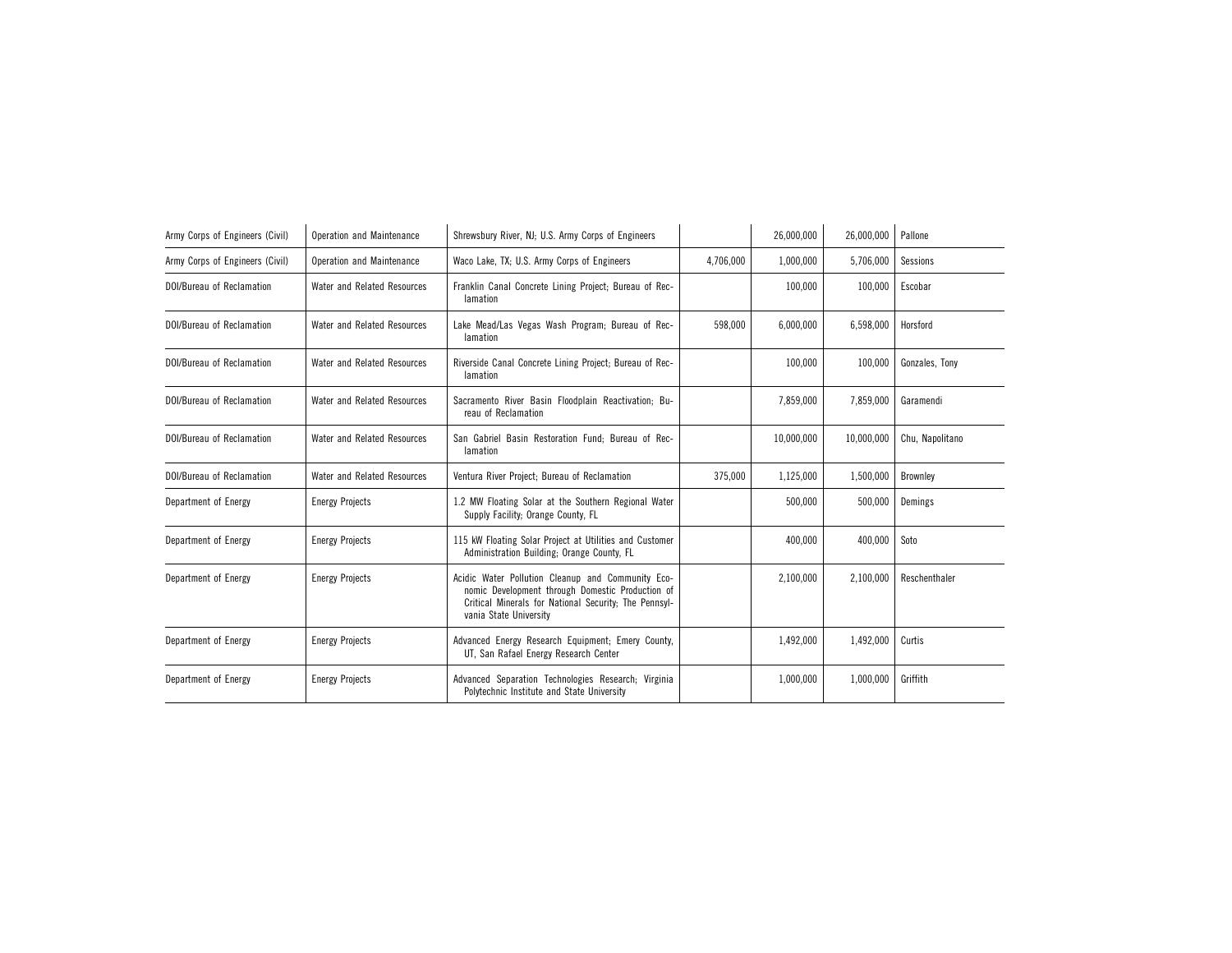[Community Project Funding]

| Agency               | Account                | Project; Recipient                                                                                  | Budget<br>Request Amount | Additional<br>Amount | <b>Total Amount</b><br>Provided | <b>House Requestors</b> |
|----------------------|------------------------|-----------------------------------------------------------------------------------------------------|--------------------------|----------------------|---------------------------------|-------------------------|
| Department of Energy | <b>Energy Projects</b> | Beaver City Hydroelectric Plant Transportation Pipeline<br>Replacement; Beaver City Corporation, UT |                          | 2,000,000            | 2,000,000                       | Stewart                 |
| Department of Energy | <b>Energy Projects</b> | Belfair Electrical Capacity Infrastructure Project; Mason<br>County Public Utility District No. 3   |                          | 3,000,000            | 3,000,000                       | Kilmer                  |
| Department of Energy | <b>Energy Projects</b> | Carr Park Resilient Community Solar; City of Medford,<br>МA                                         |                          | 1,500,000            | 1,500,000                       | Clark (MA)              |
| Department of Energy | <b>Energy Projects</b> | Center for Wind Energy; University of Texas at Dallas                                               |                          | 1,600,000            | 1,600,000                       | Allred                  |
| Department of Energy | <b>Energy Projects</b> | Clean Energy Wayfinders Program; Hawaii State Energy<br><b>Office</b>                               |                          | 1,000,000            | 1,000,000                       | Case                    |
| Department of Energy | <b>Energy Projects</b> | Clearwater Solar Panel Project; City of Clearwater, FL                                              |                          | 949,500              | 949.500                         | Crist                   |
| Department of Energy | <b>Energy Projects</b> | Community Lighthouse Solar and Energy Storage Resil-<br>ience; Together New Orleans                 |                          | 3,800,000            | 3,800,000                       | Carter (LA)             |
| Department of Energy | <b>Energy Projects</b> | Como Park Zoo and Conservatory Hydro Geothermal<br>Heat Pump; City of Saint Paul, MN                |                          | 2,200,000            | 2,200,000                       | McCollum                |
| Department of Energy | <b>Energy Projects</b> | Craig Energy Center Feasibility Study; Tri-State Genera-<br>tion and Transmission, Inc.             |                          | 200,000              | 200,000                         | Perlmutter              |
| Department of Energy | <b>Energy Projects</b> | Critical Mineral Analytical Training Center; University of<br>California Riverside                  |                          | 2,000,000            | 2,000,000                       | Vargas                  |
| Department of Energy | <b>Energy Projects</b> | El Paso International Airport Solar Covered Parking<br>Project; City of El Paso, TX                 |                          | 1,750,000            | 1,750,000                       | Escobar                 |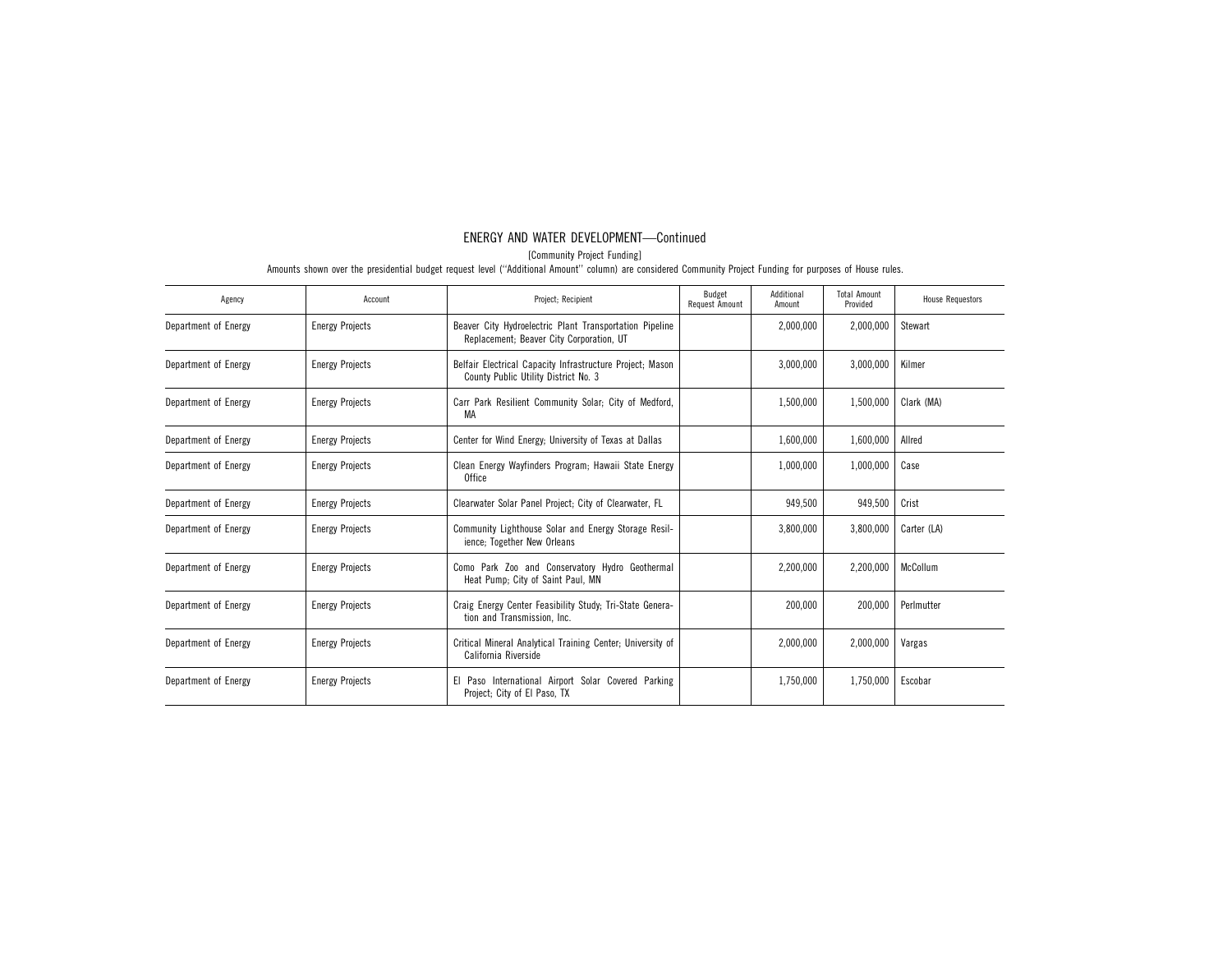| Department of Energy | <b>Energy Projects</b> | Electric Vehicle Charging Hubs with Energy Storage<br>and Floating Solar; Orlando Utilities Commission, FL                       | 3,000,000 | 3,000,000 | Demings      |
|----------------------|------------------------|----------------------------------------------------------------------------------------------------------------------------------|-----------|-----------|--------------|
| Department of Energy | <b>Energy Projects</b> | Energy Efficiency Upgrades of Administrative Building;<br>Town of Hamden, CT                                                     | 425,000   | 425,000   | DeLauro      |
| Department of Energy | <b>Energy Projects</b> | Energy Improvements of Fire Stations; City of Shawnee,<br>KS                                                                     | 126,750   | 126,750   | Davids (KS)  |
| Department of Energy | <b>Energy Projects</b> | Enhanced Grid Cybersecurity Threat and Vulnerability<br>Management; JEA                                                          | 400,000   | 400,000   | Rutherford   |
| Department of Energy | <b>Energy Projects</b> | Enhanced Treatment and Site Upgrade Campus Solar<br>Project; Union Sanitary District                                             | 2,150,000 | 2,150,000 | Swalwell     |
| Department of Energy | <b>Energy Projects</b> | Fremont Municipal Critical Facility Resilience Battery<br>Systems: East Bay Community Energy                                     | 1,000,000 | 1,000,000 | Khanna       |
| Department of Energy | <b>Energy Projects</b> | Geothermal Heating and Cooling System; Aquarium of<br>Niagara                                                                    | 694,925   | 694,925   | Higgins (NY) |
| Department of Energy | <b>Energy Projects</b> | Golden Gate National Recreation Area Solar Energy Pro-<br>duction and Storage Project; Golden Gate National<br>Parks Conservancy | 3,000,000 | 3,000,000 | Pelosi       |
| Department of Energy | <b>Energy Projects</b> | Green Era Anaerobic Digester; Green Era Educational<br><b>NFP</b>                                                                | 3,888,000 | 3,888,000 | Rush         |
| Department of Energy | <b>Energy Projects</b> | Green Hydrogen Laboratory Equipment; Colorado School<br>of Mines                                                                 | 3,000,000 | 3,000,000 | Perlmutter   |
| Department of Energy | <b>Energy Projects</b> | Hayward Municipal Critical Facility Resilience Solar and<br>Energy Storage; East Bay Community Energy                            | 1,000,000 | 1,000,000 | Swalwell     |
| Department of Energy | <b>Energy Projects</b> | Hydrogen Academic Programs to Enhance the Hydrogen<br>Economy; University of Toledo                                              | 3,000,000 | 3,000,000 | Kaptur       |
| Department of Energy | <b>Energy Projects</b> | Hydrogen Electrolyzer Performance Research; Emery<br>County, UT, San Rafael Energy Research Center                               | 1,080,000 | 1,080,000 | Curtis       |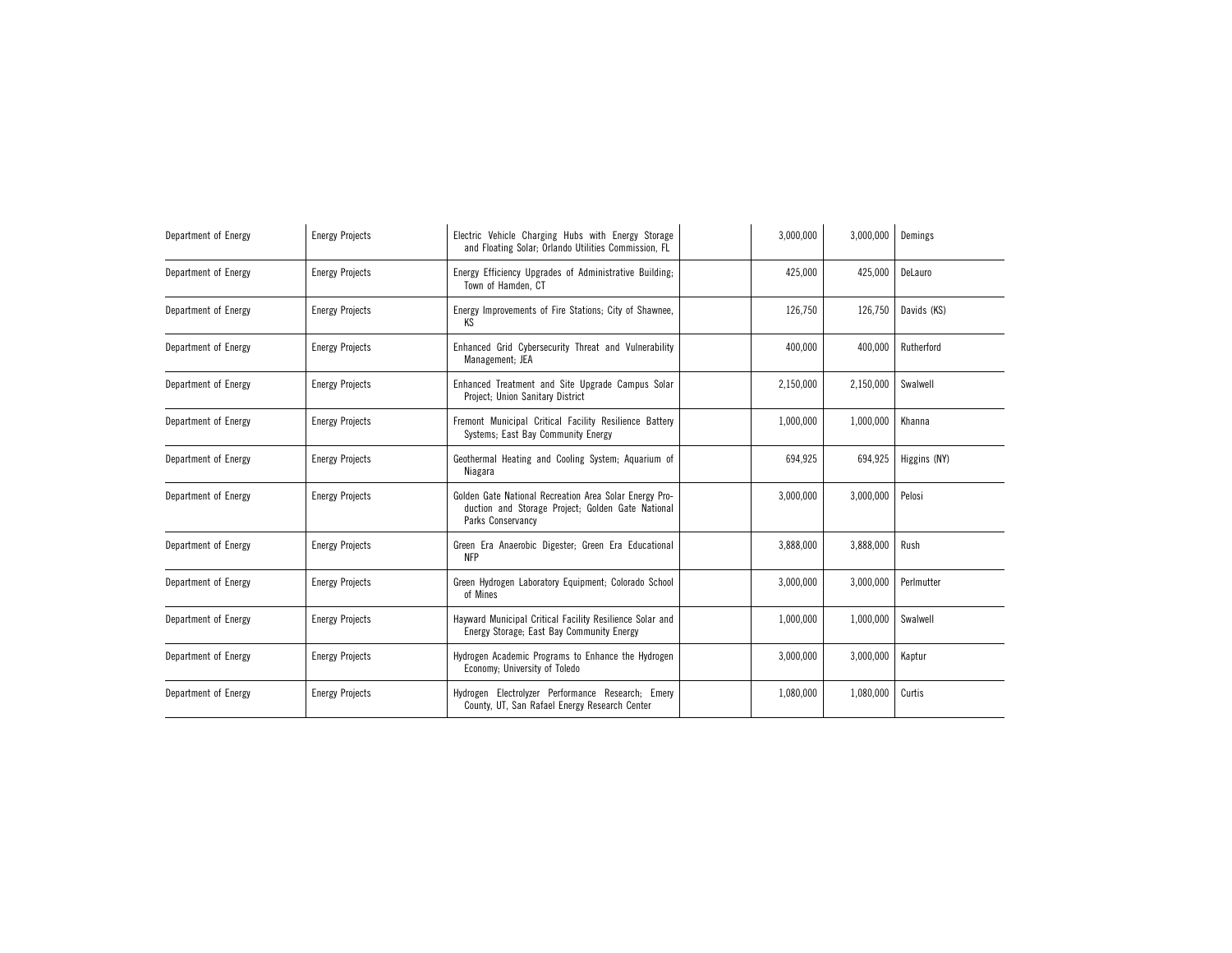[Community Project Funding]

| Agency               | Account                | Project; Recipient                                                                                                | Budget<br>Request Amount | Additional<br>Amount | <b>Total Amount</b><br>Provided | <b>House Requestors</b> |
|----------------------|------------------------|-------------------------------------------------------------------------------------------------------------------|--------------------------|----------------------|---------------------------------|-------------------------|
| Department of Energy | <b>Energy Projects</b> | Largo Public Library Solar Installation Project; City of<br>Largo, FL                                             |                          | 265,000              | 265,000                         | Crist                   |
| Department of Energy | <b>Energy Projects</b> | Liquified Natural Gas Opportunity Study; Greene County<br>Industrial Developments, Inc.                           |                          | 500.000              | 500.000                         | Reschenthaler           |
| Department of Energy | <b>Energy Projects</b> | Low- and Moderate-Income Building Electrification;<br>Montgomery County Department of Environmental<br>Protection |                          | 1,000,000            | 1,000,000                       | Raskin                  |
| Department of Energy | <b>Energy Projects</b> | Marjorie Post Community Park Solar Panels Project;<br>Town of Oyster Bay, NY                                      |                          | 1,000,000            | 1,000,000                       | Garbarino               |
| Department of Energy | <b>Energy Projects</b> | Martin Luther King, Jr. Community Center Solar Panels;<br>City of Dallas, TX, Office of Community Care            |                          | 2,000,000            | 2,000,000                       | Johnson (TX)            |
| Department of Energy | <b>Energy Projects</b> | Maywood Community Resilience Center Energy Storage<br>Project; City of Maywood, CA                                |                          | 250,000              | 250,000                         | Roybal-Allard           |
| Department of Energy | <b>Energy Projects</b> | Mecca and North Shore Electric Infrastructure Resil-<br>iency Project; Imperial Irrigation District               |                          | 1,200,000            | 1,200,000                       | Ruiz                    |
| Department of Energy | <b>Energy Projects</b> | Memorial Pools Energy Efficiency Retrofits; National<br>September 11 Memorial & Museum                            |                          | 700,000              | 700,000                         | Nadler                  |
| Department of Energy | <b>Energy Projects</b> | Midstream Critical Manufacturing Industry Cybersecu-<br>rity Hub; Sul Ross State University                       |                          | 2,500,000            | 2,500,000                       | Gonzales, Tony          |
| Department of Energy | <b>Energy Projects</b> | Millcreek Battery Project; City of Saint George, UT, Util-<br>ity Department                                      |                          | 1,000,000            | 1,000,000                       | Stewart                 |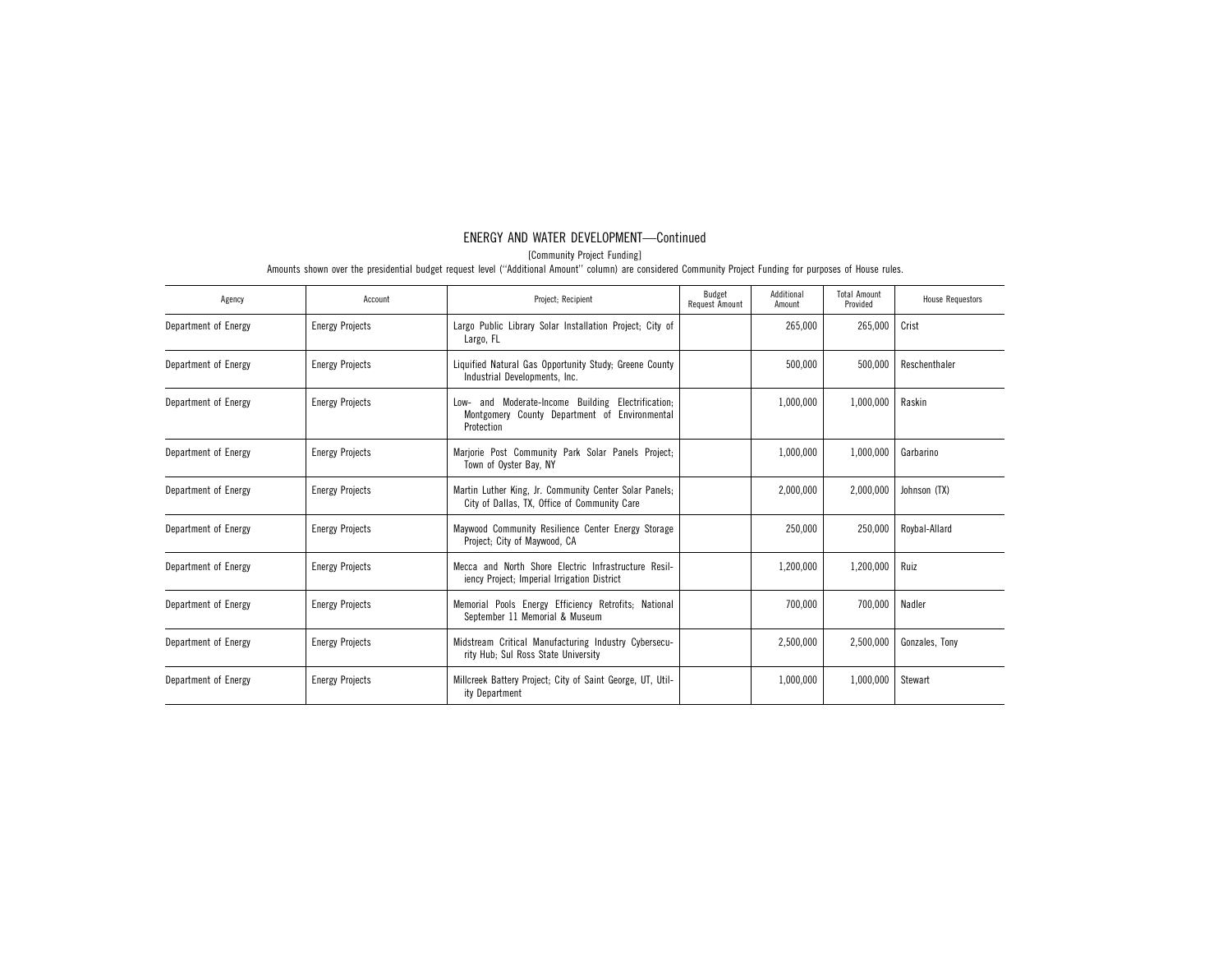| Department of Energy | <b>Energy Projects</b> | Milpitas Carbon Neutral Homes Retrofit Program; City<br>of Milpitas, CA                                                  | 3,000,000  | 3,000,000  | Khanna          |
|----------------------|------------------------|--------------------------------------------------------------------------------------------------------------------------|------------|------------|-----------------|
| Department of Energy | <b>Energy Projects</b> | Model Regional Operations Center to Enhance the Cyber<br>Security of the U.S. Electricity Sector; Auburn Univer-<br>sity | 10.000.000 | 10.000.000 | Rogers (AL)     |
| Department of Energy | <b>Energy Projects</b> | National Hydrogen Test and Utilization Center; Georgia<br>Institute of Technology                                        | 4,000,000  | 4,000,000  | Carter (GA)     |
| Department of Energy | <b>Energy Projects</b> | New River Feeder Electrical Substation; City of Fallon,<br>ΝV                                                            | 879,835    | 879,835    | Amodei          |
| Department of Energy | <b>Energy Projects</b> | Omaha Public Power District Grid Resiliency and Mod-<br>ernization; Omaha Public Power District                          | 7.787.500  | 7,787,500  | Bacon           |
| Department of Energy | <b>Energy Projects</b> | Port of Hueneme Comprehensive Climate Action and<br>Adaptation Plan; Port of Hueneme, Oxnard Harbor<br>District, CA      | 375.000    | 375,000    | <b>Brownley</b> |
| Department of Energy | <b>Energy Projects</b> | Regional Clean Electricity Plan for Local Governments<br>in Metro Atlanta; Atlanta Regional Commission                   | 750,000    | 750,000    | Johnson (GA)    |
| Department of Energy | <b>Energy Projects</b> | Renewable Energy for Cold Storage Facility; Feeding<br>America Tampa Bay Incorporated                                    | 2,258,992  | 2,258,992  | Castor (FL)     |
| Department of Energy | <b>Energy Projects</b> | Renewable Energy Outdoor Workforce Laboratory; Man-<br>chester Community College                                         | 1,000,000  | 1,000,000  | Pappas          |
| Department of Energy | <b>Energy Projects</b> | Riverbank Community Center Microgrid Project; City of<br>Riverbank, CA                                                   | 2,500,000  | 2,500,000  | Harder (CA)     |
| Department of Energy | <b>Energy Projects</b> | Savanna Industrial Park Anaerobic Digester; Jo-Carroll<br>Local Redevelopment Authority                                  | 4,000,000  | 4,000,000  | <b>Bustos</b>   |
| Department of Energy | <b>Energy Projects</b> | Schenectady Community Virtual Power Plant; City of<br>Schenectady, NY                                                    | 1,000,000  | 1,000,000  | Tonko           |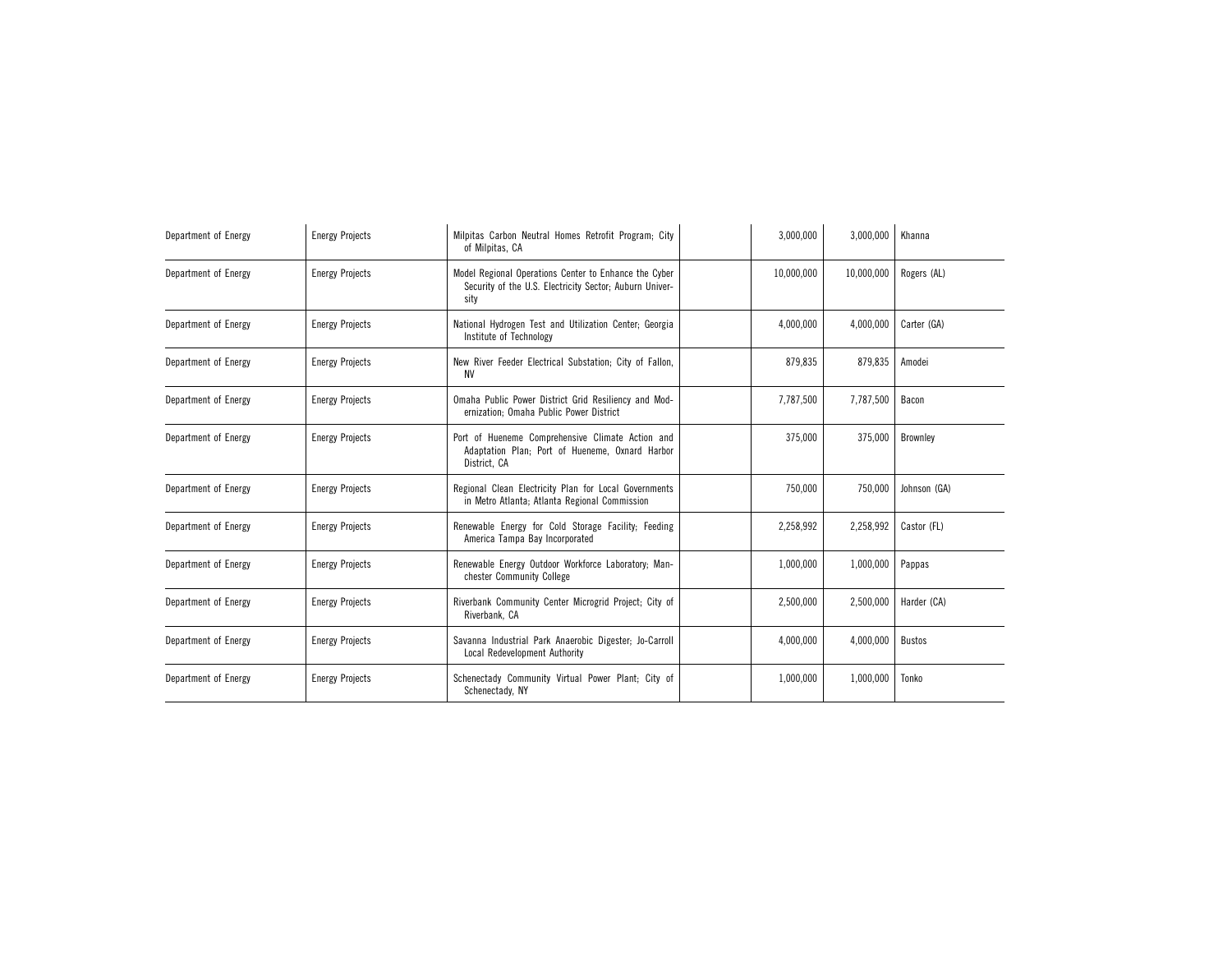[Community Project Funding]

| Agency               | Account                | Project; Recipient                                                                                                    | Budget<br><b>Request Amount</b> | Additional<br>Amount | <b>Total Amount</b><br>Provided | <b>House Requestors</b> |
|----------------------|------------------------|-----------------------------------------------------------------------------------------------------------------------|---------------------------------|----------------------|---------------------------------|-------------------------|
| Department of Energy | <b>Energy Projects</b> | Scott Valley Biomass Utilization Project; Northern Cali-<br>fornia Resource Center                                    |                                 | 1,000,000            | 1,000,000                       | LaMalfa                 |
| Department of Energy | <b>Energy Projects</b> | SMUD Neighborhood Electrification Project; Sacramento<br><b>Municipal Utility District</b>                            |                                 | 3,000,000            | 3,000,000                       | Matsui                  |
| Department of Energy | <b>Energy Projects</b> | Solar and Smart Grid Modernization at the Solar Energy<br>Park; City of Ellensburg, WA                                |                                 | 1,500,000            | 1,500,000                       | Schrier                 |
| Department of Energy | <b>Energy Projects</b> | Solar Energy Sustainability Project; Shelter Partnership                                                              |                                 | 1,500,000            | 1,500,000                       | Roybal-Allard           |
| Department of Energy | <b>Energy Projects</b> | Solar Panel Installations on Town Facilities; Town of<br>Morrisville, NC                                              |                                 | 250,000              | 250,000                         | Ross                    |
| Department of Energy | <b>Energy Projects</b> | Solar Workforce Training Lab; IMPACT Community Ac-<br>tion                                                            |                                 | 650,000              | 650,000                         | Beatty                  |
| Department of Energy | <b>Energy Projects</b> | Southeast Texas Data Analytics and Cybersecurity for<br>Energy Supply Chain Resilience Project; Lamar Uni-<br>versity |                                 | 2,000,000            | 2,000,000                       | Weber (TX)              |
| Department of Energy | <b>Energy Projects</b> | Sustainability Education Center for Education and<br>Workforce Development; City of Anaheim, CA                       |                                 | 3,000,000            | 3,000,000                       | Correa                  |
| Department of Energy | <b>Energy Projects</b> | Transit Station Solar Energy and EV Charging Dem-<br>onstration Project; SouthWest Transit                            |                                 | 1,854,150            | 1,854,150                       | Phillips                |
| Department of Energy | <b>Energy Projects</b> | UCLA SeaChange: Carbon Sequestration Pilot; University<br>of California Los Angeles                                   |                                 | 1,600,000            | 1,600,000                       | Lieu                    |
| Department of Energy | <b>Energy Projects</b> | Water Facilities Hydroelectric and Solar Project; City of<br>Tampa, FL                                                |                                 | 2,000,000            | 2,000,000                       | Castor (FL)             |